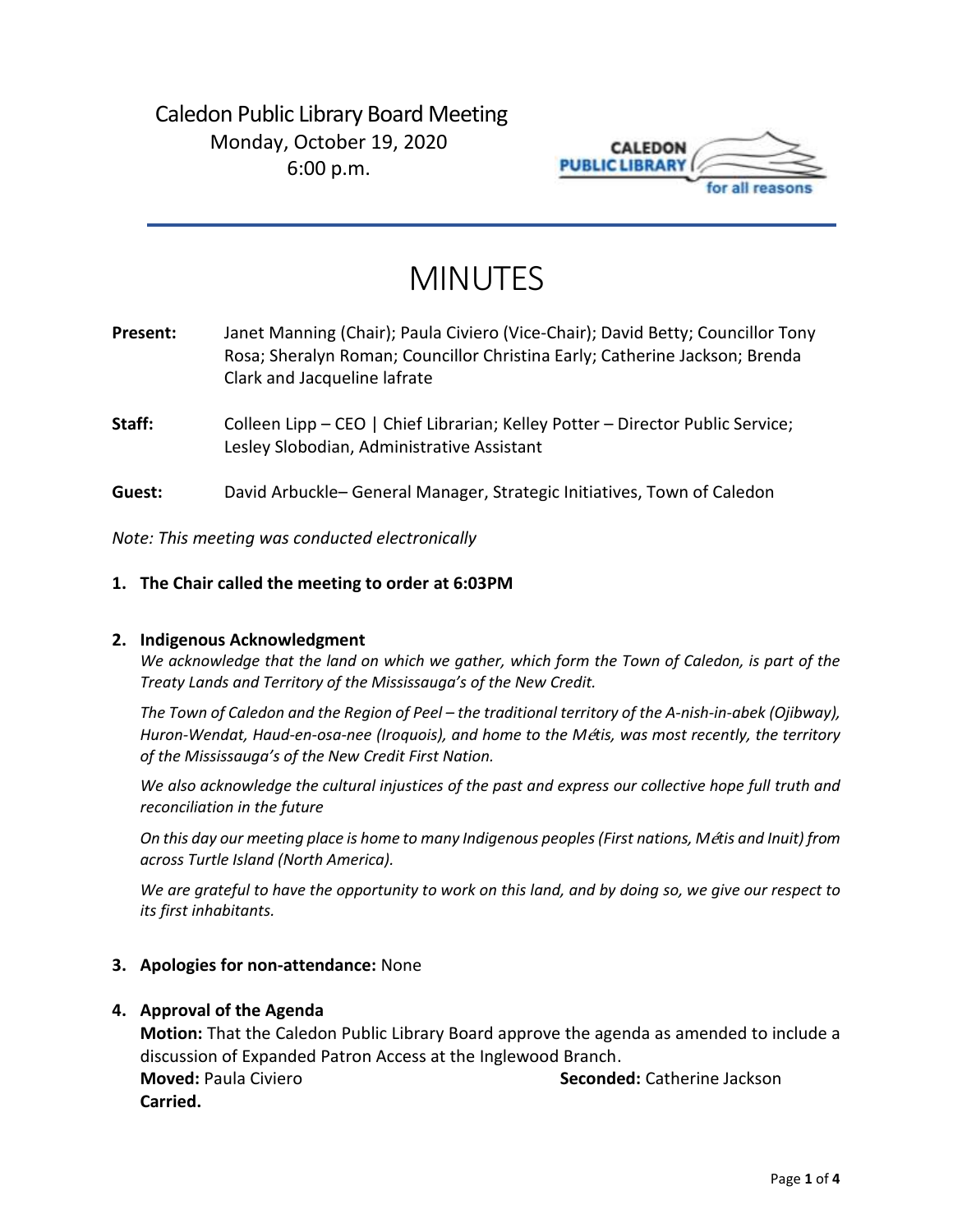#### **5. Disclosure of pecuniary interest:** None

#### **6. Consent Agenda**

- **a.** Minutes of the September 21, 2020 meeting
- **b.** Strategic Actions Update

The CEO/Chief Librarian's Report was extracted from the consent agenda for separate discussion and consideration.

**Motion:** That the Caledon Public Library Board receive all remaining reports within the consent agenda.

**Moved:** Councillor Tony Rosa **Seconded:** Sheralyn Roman  **Carried.** 

#### **7. CEO/Chief Librarian's Report**

 **Motion:** That the Caledon Public Library Board receive the CEO/Chief Librarian's Report. **Moved: Brenda Clark <b>Seconded: Seconded: Councillor Tony Rosa** Seconded: Councillor Tony Rosa  **Carried.**

#### **8. Expanded Patron Access**

**Motion:** That the Caledon Public Library Board support the opening of the Inglewood Branch for up to two days per week and the corresponding closures at other branches, to take effect the week of November 9, 2020; and,

That the Caledon Public Library Board direct the CEO/Chief Librarian to provide a report as to the status of all branch operations in January 2021.

**Moved:** Sheralyn Roman **Seconded:** Jacqueline lafrate **Carried.** 

#### **9. Business arising from the minutes**

## **a. Diversity and Inclusion Policy Amendments Motion:** That the Caledon Public Library Board approve and adopt the amended Diversity and Inclusion Policy. **Moved:** Catherine Jackson **Seconded:** Sheralyn Roman **Carried.**

#### **10. Staff Reports**

#### **a. Treasurer's Report and Financial Statements**

**Motion:** That the Caledon Public Library Board receive the Treasurer's Report and related financials.

**Carried.**

**Moved:** Brenda Clark **Seconded:** Paula Civiero

*Councillor Christina Early left the meeting at 7:45PM*

#### **b. Quarterly Performance Measures and Statistics – Q3 2020**

**Motion:** That the Caledon Public Library Board receive the Quarterly Performance Measures and Statistics – Q3 2020.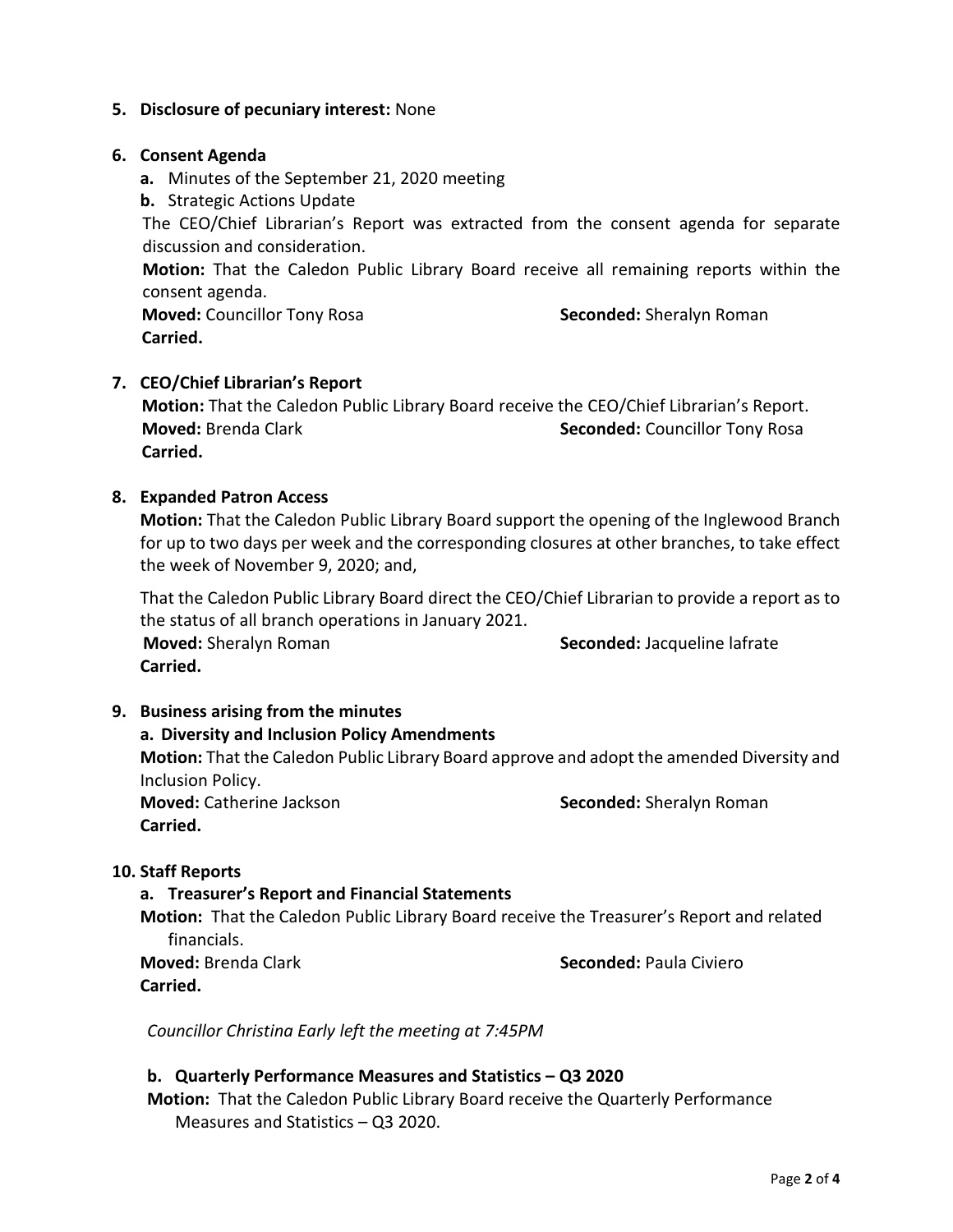**Moved:** David Betty **Seconded:** Jacqueline lafrate

**Carried.** 

## **c. Public Complaint Handling Policy Report**

**Motion:** That the Caledon Public Library Board approve and adopt the revised Public Complaint Handling Policy.

**Moved:** Catherine Jackson **Seconded:** Paula Civiero **Carried.**

## **d. Donation and Bequest Reserve Fund Policy Report**

**Motion:** That the Caledon Public Library Board direct the CEO/Chief Librarian to amend the policy as discussed for the Board's consideration at the November meeting. **Moved:** Sheralyn Roman **Seconded:** Brenda Clark **Carried.** 

## **11. New Business**

Councillor Tony Rosa shared email correspondence from Ward 1 Area Councillor Lynn Kiernan expressing her appreciation for the Library Board's resolution to provide expanded patron access at the Inglewood Branch.

### **12. Board Work Plan**

## **a. 2020/2021 Work Plan Review**

**Motion:** That the Caledon Public Library Board approve the revised 2020/2021 Work Plan. **Moved:** Catherine Jackson **Seconded:** Jacqueline lafrate **Carried.** 

#### **13. Public Question Period**

There were no questions presented.

#### **14. Upcoming Events**

**a.** Library Boards: What is Your Data Telling You? – Wednesday, October 21, 2020, 3:00PM Zoom Virtual Meeting – Registration via Learn HQ

#### **15. Evaluation of Meeting**

- **a.** What was your key takeaway from today's meeting?
	- Library Board members expressed appreciation for meaningful conversations that result in good resolutions.
	- Controversial items were resolved with great respect.
	- Updates from the Chief Librarian/CEO were fully recognized especially during current challenging and unprecedented times because they are a valuable aid to impactful decision making.
	- Monthly evaluations support a review of noteworthy conversations held during the meeting.
	- The Library Board is comprised of a dedicated group of individuals.